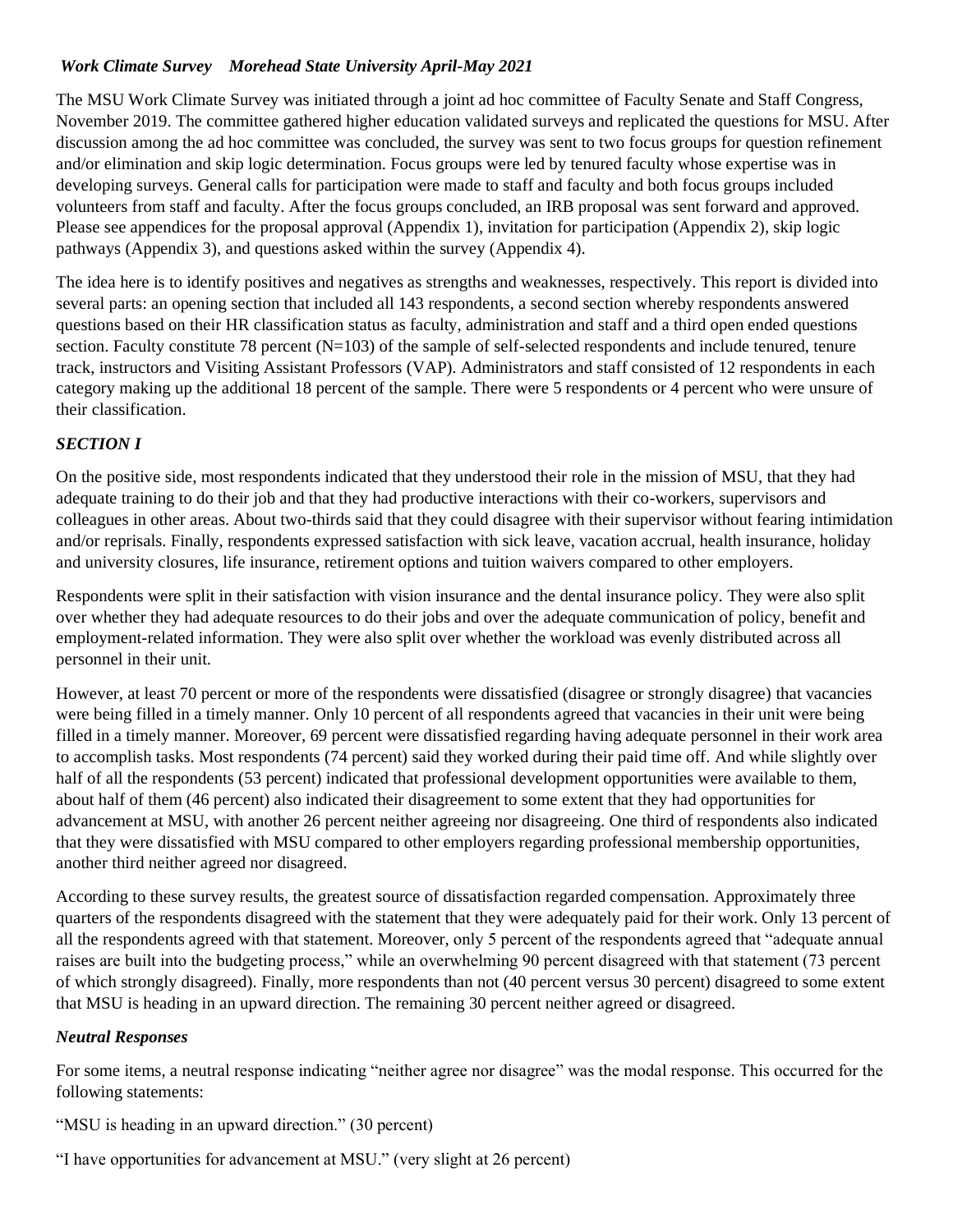"Comparing MSU to other employers, I am satisfied with professional membership opportunities." (34 percent)

A neutral response could reflect a respondent's lack of knowledge and/or a state of confusion or that the topic is currently irrelevant to that respondent or the experience with it is now forgotten and no longer important to them.

## *SECTION II*

#### *Staff, Faculty and Chairs/Associate Deans*

In this section, respondents were split between faculty, staff and administrators. Staff were asked questions about following policies, the practice of fair employee treatment, adequate communication, cooperation development and complaint resolution. They were also asked about their direct supervisor being accountable and holding others accountable, fair workload assignments, creating an open, honest, cooperative and productive work environment, involvement in the decision-making process, communicating objectives and planning and working toward consensus. All in all, most all of the staff respondents indicated that they agreed with positive statements about their workplace and their direct supervisors.

#### *Faculty*

#### Faculty Response about Chairs and Associate Deans

Faculty were asked about contact with and for an evaluation of their Chairs/Associate Deans, their Deans and the Provost. Just over half the faculty responding reported that they had contact with their Chair or Associate Dean during the past year either weekly (25 times or more) or frequently  $(13 - 24)$  times) while another 31 percent had contact monthly (4 to 12 times).

On the positive side, regarding their Chair or Associate Dean, most faculty respondents indicated their agreement that their Chair or Associate Dean is candid (71 percent), communicates with faculty/staff in a timely manner (71 percent), listens to employees in their reporting department(s) (76 percent) and listens attentively and with empathy to concerns expressed by others (69 percent). They also, agreed to some extent that their Chair or Associate Dean ensures that their faculty/staff have the resources, information, authority and support needed to achieve job duties (70 percent), although 24 percent of faculty respondents did disagree with that statement.

About two thirds of faculty respondents, indicated that their Chair or Associate Dean did a good job of planning (62 percent) with 25 percent disagreeing to some extent. Faculty respondents demonstrated similar levels of agreement regarding Chairs/Associate Deans creating an environment so that others would have appropriate access to useful information (61 percent) and fostering an environment of open honest and respectful discussion of all issues (61 percent). At least 20 percent of respondents disagreed with both of these statement to some extent.

Slightly fewer faculty respondents agreed with statements about their Chair/Associate Dean working with other areas to maximize resources (57 percent) with 17 percent disagreeing to some extent and their Chair/Associate Dean involving appropriate persons in a decision-making process (58 percent) with 25 percent of faculty respondents disagreeing to some extent.

About half of all faculty respondents indicated that their Chair/Associate Dean copes with conflicting requirements of multiple constituencies (55 percent) with almost a quarter (26 percent) disagreeing and 53 percent agreed that their Chair/Associate Dean creates a climate in which faculty/staff are encouraged to learn, with 20 percent disagreeing.

Similarly, 55 percent also indicated that their Chair/Associate Dean had a clear vision for the unit, 53 percent indicated that their Chair or Associate Dean is accountable and ensures accountability in others for achieving results and closer to half (51 percent) of faculty respondents agreed that their Chair/Associate Dean advocates for faculty/staff needs in their area (51 percent). However, almost one-third of the faculty respondents (30 percent) disagreed to some extent with both of these statements. Moreover, only 43 percent agreed that their Chair/Associate Dean has long range vision, thinks and plans beyond year-to-year operations. (43 percent) with one-third (34 percent) disagreeing to some extent.

It is noteworthy that more faculty respond favorably to more generalized statements about Chairs/ Associate Deans listening and communicating with their faculty. However, when similar statements are presented to respondents with more specificity, there is more disagreement and, therefore, more disapproval in their evaluation of their Chairs or Associate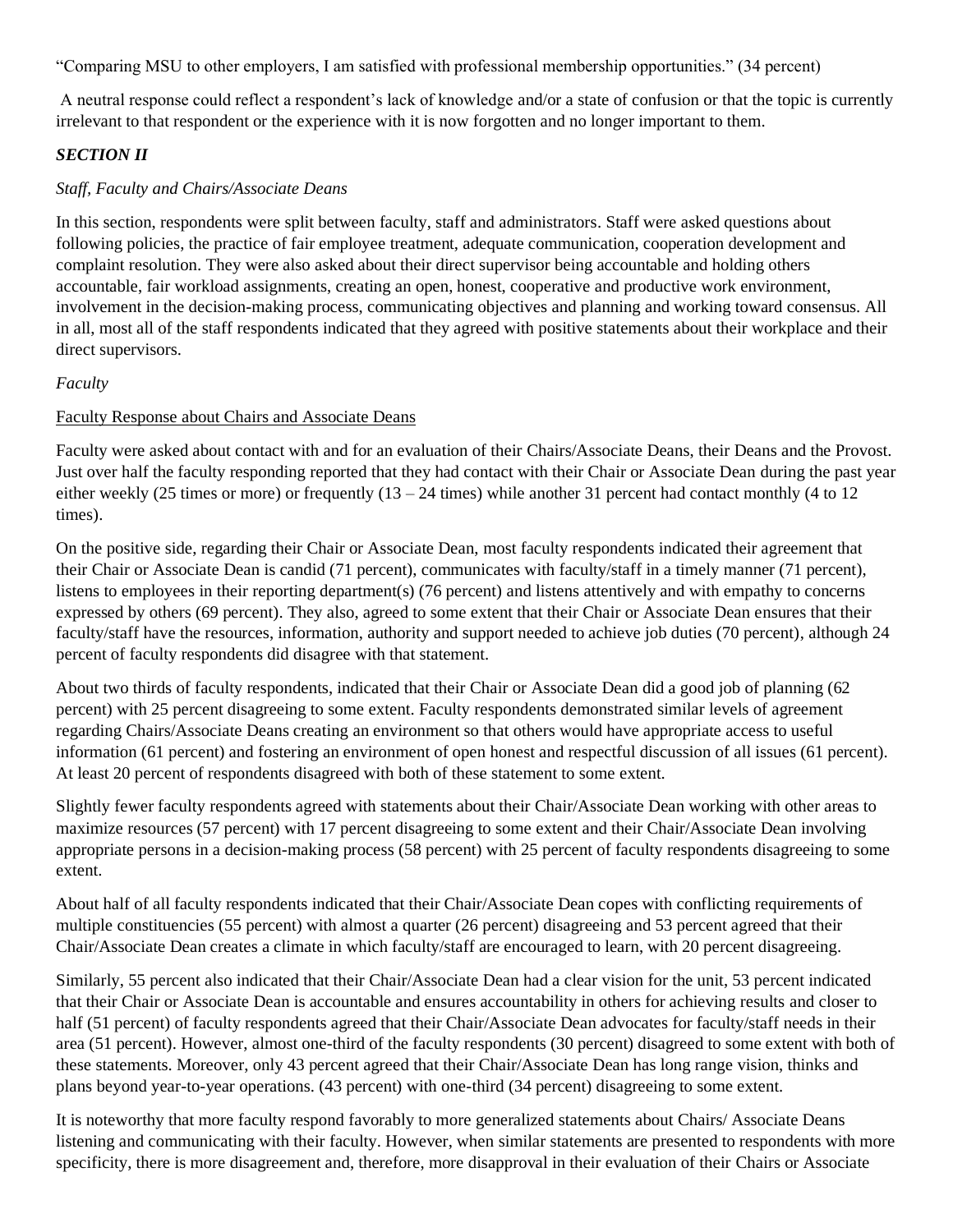Deans. This sequence of statements and the corresponding percentages of agreement and disagreement demonstrates what the chairs do well, but also areas of with room for improvement. This pattern also suggests that there is a significant number of faculty who may have become marginalized by their immediate leadership.

#### Faculty Response about Deans and Provost

Faculty were also asked to agree or disagree with statements about their Deans and the Provost. On the positive side, faculty respondents reported that their Dean communicates with faculty and staff in a timely manner (63 percent), is candid (58 percent) and listens to employees (56 percent). About half reported that their Dean listens attentively and with empathy to concerns expressed by others and fosters an environment of open, honest and respectful discussion of all issues.

However, over half of the faculty respondents reported that they rarely had contact with their Dean  $(0 - 3$  times), while one third said they had monthly contact  $(4 - 12$  times). It is not surprising then that many faculty respondents had little knowledge about what the Dean actually does based on the frequency of "neither agree nor disagree" responses in this section of the survey. In 12 out of 16 total statements about their Deans, faculty respondents indicated neither agreement nor disagreement most often than any other response making this the modal response in the following statements:

Is accountable and ensures accountability in others for achieving results (43 percent).

Works with other areas to maximize resources (42 percent).

Involves appropriate persons in a decision-making process (37 percent).

Reflects an ability to cope with conflicting requirements of multiple constituencies (37 percent).

Does a good job of planning (36 percent).

Creates a climate in which faculty and staff are encouraged to learn (36 percent).

Creates an environment that ensures others have appropriate access to information which may be useful (35 percent).

Listens attentively and with empathy to concerns expressed by others (35 percent).

Effectively advocates for the needs of their faculty and staff (33 percent).

Has a long range vision, thinks and plans beyond year to year operations (33 percent).

Fosters an environment of open, honest and respectful discussion of all issues (31 percent).

Articulates a clear vision for the college or school (28 percent).

Regarding the last statement about the Dean articulating a clear vision for their college, faculty respondents were otherwise split over agreeing or disagreeing with this statement about their Dean. This could possibly reflect a divided awareness among those faculty in their schools and/or colleges.

Regarding the Provost, faculty respondents indicated generally agreement favorably toward similar statements as with the Deans. On the positive side faculty respondents agreed that the Provosts listens and communicates in a timely manner, while disagreeing in appreciable numbers (more than one-third) regarding the effective hiring of faculty and staff. Moreover, in every one of the 31 statements about the Provost, the majority of faculty respondents chose the "neither agree nor disagree" response. In 26 of those responses, the neutral response category was more frequent than either of the agree or disagree categories combined making that response the most often chosen response. By comparison, the neutral response was even more pronounced when faculty responded to statements about the Provost than when they did so about their Deans.

#### *Chairs and Associate Deans*

Chairs and Associate Deans were asked about their Deans and the VP for Academic Affairs with whom most all reported having weekly to monthly contact. These topics were about their supervisors' (Deans and Provost/EVPAA) ability to listen and communicate with employees, fair treatment of employees, even distribution of workload, planning and decision-making, effective hiring, evaluation of faculty and staff, conflict resolution, relationships across campus and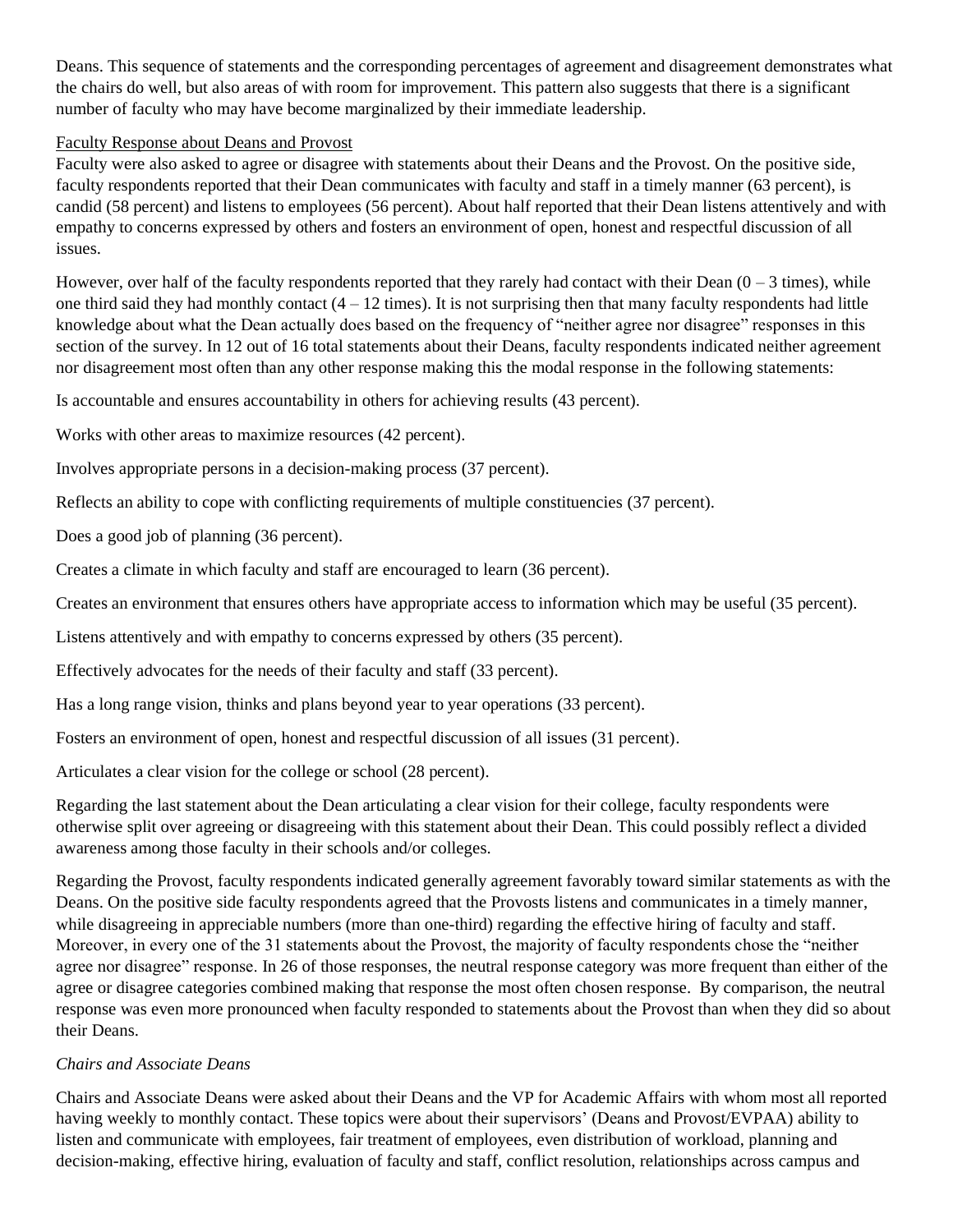resource maximization, the environment they create and the image they convey to local communities. Similar to the staff respondents, with one or two occasional exceptions most all Chairs and Associate Deans agreed positively with these statements about their Deans and the Provost.

# *Section III*

Toward the end of the survey all respondents were asked to indicate their agreement or disagreement to five more general statements about the university and their work. Respondents overwhelmingly agreed to some extent that their work at MSU is important (96 percent) and that they liked the people with whom they worked (83 percent). However, about twothirds (67 percent) agreed that they looked forward coming to work and slightly less than half of all respondents (48 percent) said they felt their work at MSU was valued. Another 44 percent of respondents disagreed with that statement. Finally, respondents were almost evenly split when agreeing (41 percent) or disagreeing (39 percent) about whether they would recommend MSU as an employer to their family or friends.

## *Section IV*

This is the open-ended question section of the survey during which respondents were asked five questions and then asked to provide one-word responses to two more questions. The first question was *"What do you appreciate the most about working for MSU?"* (N=82) The most frequently occurring response was the faculty's commitment to teaching and student learning followed by faculty and staff's commitment to shared governance, academic freedom and the flexibility inherent in a faculty position along with supportive staff and supervisors. These sentiments were expressed directly in the following responses:

*"I appreciate the commitment of my colleagues, who are professionals dedicated to educating MSU students no matter what challenges we face (economic, pandemic, etc.). I appreciate the opportunity to work with faculty, staff, and administration on shared governance (this year's Faculty Senate and Staff Congress have been especially effective in working together and meeting regularly)."*

And from others:

*"My direct supervisor and my unit. MSU administration beyond my supervisor level makes it difficult to work here."*

*"My colleagues, students and department chair are a pleasure to work with. They counterbalance the aspects of the job that I loathe."*

*"I appreciate that in my particular circumstance I have the freedom to set my own goals and priorities and shape my workday to conform with them rather than having a daily grind largely dictated by others. I recognize that not everyone (even at MSU) enjoys this level of freedom."*

| <b>Cloud View</b><br><b>List View</b> | Search responses                                                                                              | 0         |
|---------------------------------------|---------------------------------------------------------------------------------------------------------------|-----------|
|                                       |                                                                                                               |           |
|                                       |                                                                                                               | Customize |
|                                       |                                                                                                               |           |
|                                       | teaching rewarding Great faculty staff people Flexibility appreciate                                          |           |
|                                       | best COlleagues department Students MSU Work<br>Interacting students $job$ day makes faculty opportunity help |           |

Graphic 1: Wordle depicting the most often cited words to "What do you appreciate most about working for MSU?"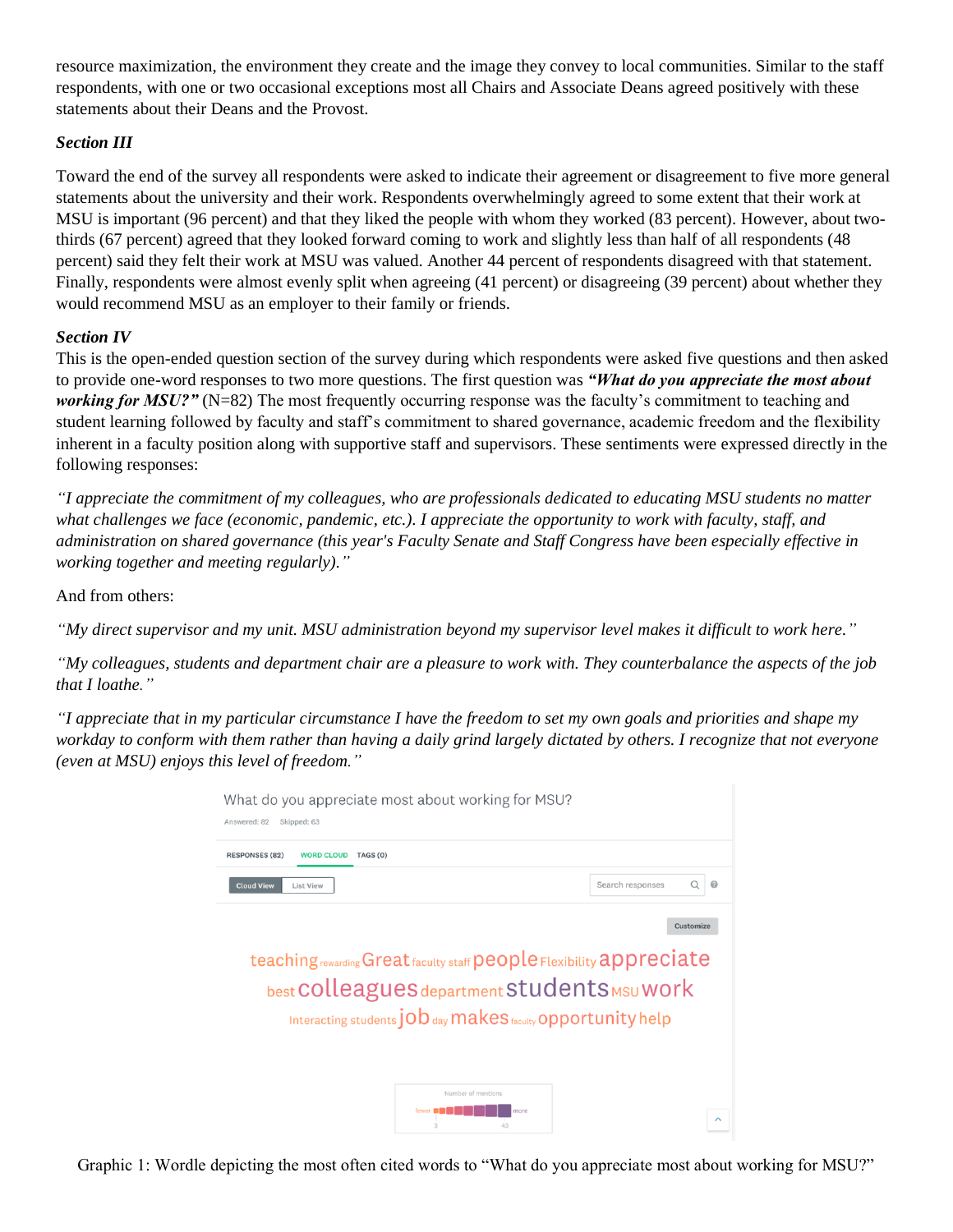The second question was: *"What would make MSU a better place to work?*" ( $N=87$ ) The most frequently occurring responses were to increase salaries for faculty and staff, hire more support staff and tenure-track faculty and improve shared governance by increasing administrative transparency and faculty/staff input into decisions-making that would affect their working lives. It was noted by several respondents that communication between the administration and faculty/staff is poor and that some employees enjoy special treatment at the expense of others. This speaks to policy being applied and applied evenly across campus to all who work at MSU for greater and more even-handed accountability. Another frequent comment was about the lack of any vision or long-range planning at MSU. These sentiments were captured in the following direct responses:

*"Adequate financial compensation. A culture of trust and respect in which shared governance is a priority. Tenure-track faculty positions need to be filled in a timely manner. I rated my supervisors as not having vision not because I don't believe they can create a vision for our department and college, but because they are unable to work towards a vision when we are struggling to get through the day-to-day operations. Our department is in desperate need of a full-time ADS, and other departments are in the same boat. We are not able to focus on vision and moving forward when we are constantly cleaning up problems and struggling through daily operations."*

#### And another:

*"The easy things would make MSU a better place. 1) Valuing junior faculty by abiding by workload expectation, the PAC code of conduct, and supporting research opportunities 2) allowing for basic building upkeep to keep us safe and provide a place for education. 3) Providing basic advertisement and coordinating marketing teams for recruitment. As a follow-up the department orientation/faculty mentorship programs have been defunct for so long and the faculty turn-over rate is so high, basic understanding of PAC, department bi-laws, job expectations, and daily running policies is none existent."*

| What would make MSU a better place to work?<br>Answered: 87<br>Skipped: 58 |                                                                                                                                                                                                                                                                                                                                   |  |
|----------------------------------------------------------------------------|-----------------------------------------------------------------------------------------------------------------------------------------------------------------------------------------------------------------------------------------------------------------------------------------------------------------------------------|--|
| <b>RESPONSES (87)</b><br><b>WORD CLOUD</b><br>TAGS (0)                     |                                                                                                                                                                                                                                                                                                                                   |  |
| <b>Cloud View</b><br><b>List View</b>                                      | Search responses                                                                                                                                                                                                                                                                                                                  |  |
|                                                                            | Customize                                                                                                                                                                                                                                                                                                                         |  |
|                                                                            | money financial administrative us faculty staff level better value<br>Salary buildings resources tenure positions schedule pay<br>staff need MSU faculty cost living Students place<br>University year Work help programs meet department<br>across make vision increases Adequate Cares<br>Number of mentions<br>more<br>3<br>34 |  |

Graphic 2: Wordle depicting the most often cited words to "What would make MSU a better place to work"

The third question asked: **"Briefly describe over the last three years revisions to MSU policies and procedures have impacted you."** (N=66) Two common responses emerged among responses to this question. The first was that policies currently in place were not being followed to the detriment of faculty and staff and that their selective use had resulted in the departure of contributing and vital faculty and staff. These failures of proper policy implementation have created more work and put greater pressure on those employees willing to go the extra distance to see that goals are met. The second issue identified by those responding to this question involved two newer administrative initiatives, namely fractionalization of staff and the hiring of Visiting Associate Professors. Several respondents complained that adding to staff members' workload due to fractionalization had been destructive for their unit. The other complaint was a promise made to VAPs about being offered tenure-track jobs had been broken. The following direct comments support these statements: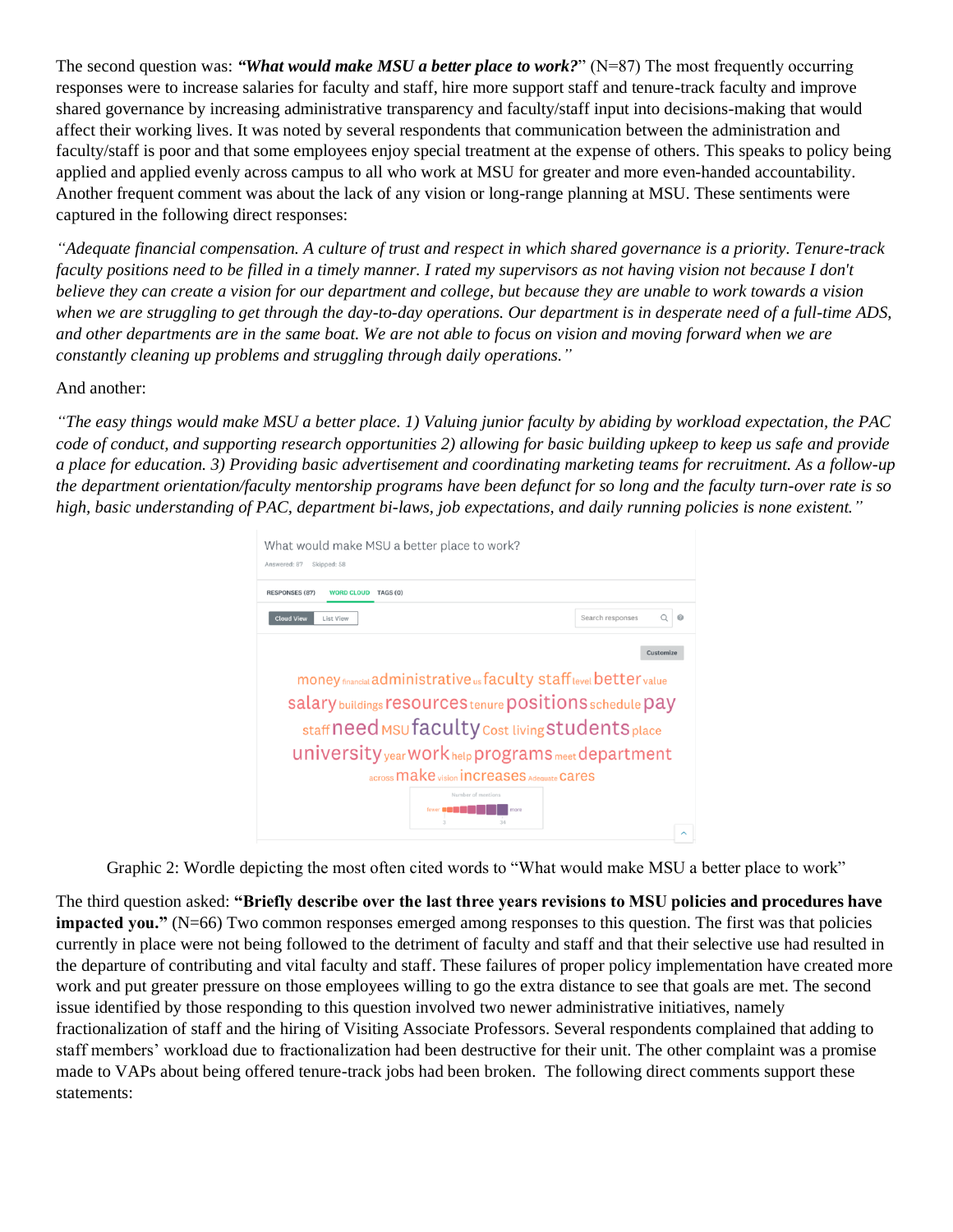*"I have gone from having hope for the future of the university to near nihilism. What's the point of "updating" or "revising" policies if no one follows them and if every "plan" we have for every new problem/issue is "check with your supervisor"?"*

# And another:

*"The lack of adherence to existing policy is perhaps more impactful than anything. Fractional loads did profound damage to my unit. A little bit of honesty from the top about that fact would be appreciated."*

# And another:

*"The increase in the use of instructors, the increase in faculty members teaching outside their area of expertise, and the appalling diminution of research have made me feel like I am teaching at a high school."*

## And another:

*"In visiting positions, the policies are not adequately communicated and defined for me. When I asked for clarification about one of the PAC documents, the associate dean of my area literally said "no one gives a shit about those." I am assigned a teaching overload every year (one semester as much as 20 cr hours!) and am not able to ask for a reduction because I am in a visiting position."*

Several more respondents depicted the problem as:

*"The president seems to think that a widget can fit in any peg. There is no respect for expertise or competence. Sycophants are running the show."*

# And another:

*"MSU leadership does not seem to have an interest in filling positions, and then all of the duties of the unfilled positions fall to one person. There is ZERO accountability for any person I have come into contact with, either in a management or faculty position. The department is literally a "inmates running the asylum" situation."*

And finally, one respondent supplied a possible solution:

*"Faculty are powerful if they use the power. It appears to me that we continue to give up power at the suggestion of the administration. I have voted against several policy changes that do just that. Apparently, others were not as thoughtful in their consideration of the meanings of such changes. Most of these changes have not impacted me yet, but I anticipate they will."*

The fourth question asked respondents to **"describe a time when you felt valued at MSU."** (N=74). Most respondents reported that they felt valued when they received positive feedback from supervisors after doing extra work, when they received awards or some other form of recognition for their service or when students expressed their appreciation in student evaluations or some other manner. Other respondents reported that they felt valued some time ago, such as when they last received a salary raise or they were hired. The following quotes support these statements:

*"That time occurred several years ago when I received a large salary raise. Other times have been when students told me that I made big difference in their professional lives by helping them reach their career goals."*

## And:

*"When I got large raises in the 90s and early 2000s. When scholarship was rewarded and supported. When we were allowed to hold students to high standards."* 

## And another:

*"I felt valued when I was hired. There seemed to be appreciation for my education and practical experience as well as what that would bring to the classroom."*

Conversely, the fifth open-ended question asked respondents to *"describe at time that you did not feel valued at MSU."*  $(N=72)$ . While some respondents answered this question when responding to the previous question, many direct responses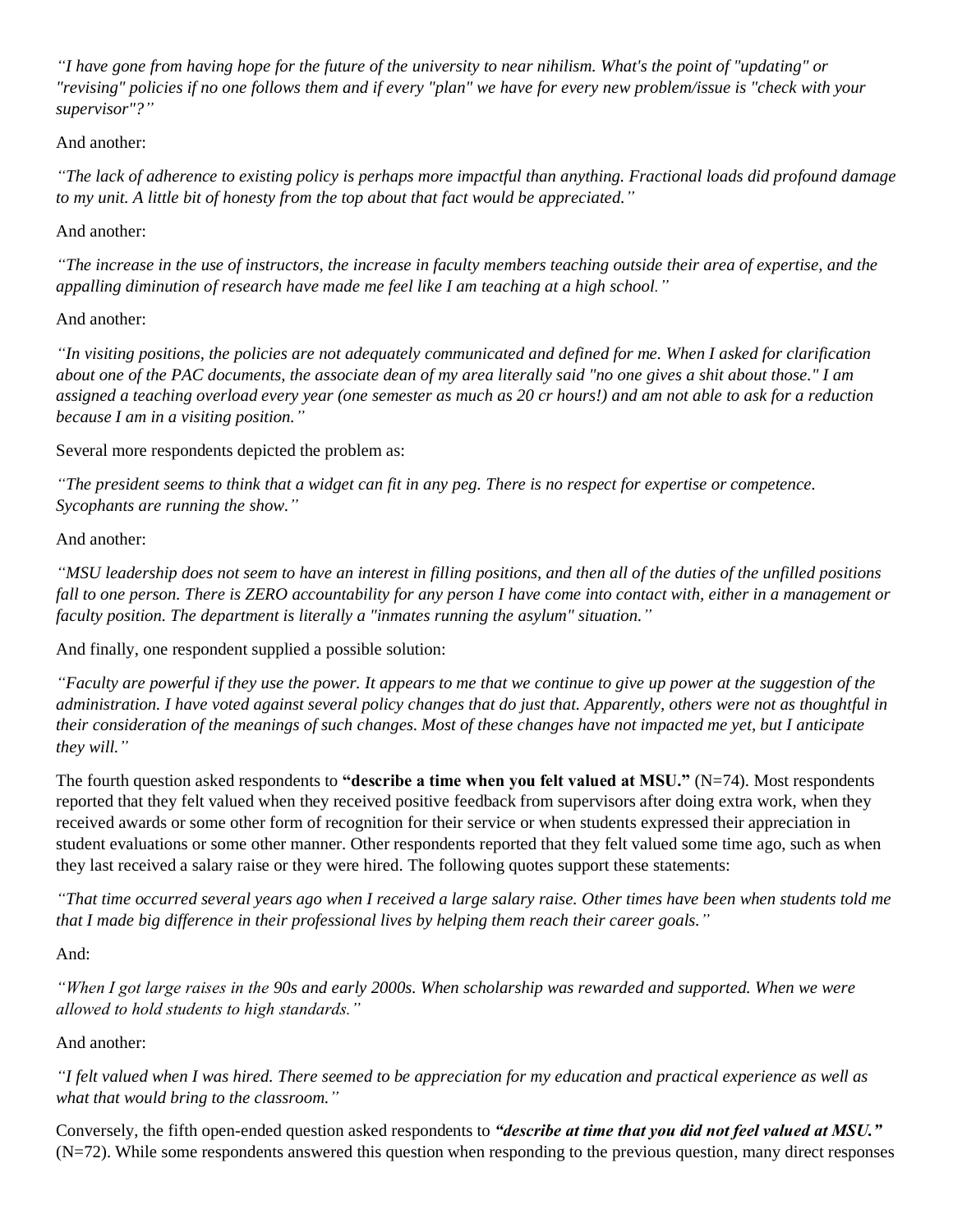to this question included not feeling valued during the furlough, upon receipt of every paycheck, when being given more responsibility for the same compensation, working in an unhealthy and unrepaired building, when not being asked for input into decisions about resources and planning that affecting them. Several respondents said they did not feel valued "every day." Several others said that as members of Faculty Senate they felt ignored and devalued by the administration. For example, as one respondent put it:

*"Every time I am asked to serve on a committee, told my work is valued/important, and then the institution goes through a fiction of consensus or collaboration all to arrive at the decision a high-ranking administrator wanted. I have been on searches where the committee is a smoke screen for an administrator's personal preference; I have been in benefits meetings where the HR director stalls and delays simple information; I have been told I need to "know my place" when I have asked relevant questions; and I have seen the work of both constituency bodies on campus ignored and actively undermined by the highest levels of administration."*

The sixth open-ended question asked respondents to *"list three to five words that represent your perspective of MSU."*  The responses presented as both positive and negative sentiments regarding MSU. As no list was presented for selection, all words cited for both questions were entered to create a visual sentiment. The three to five words list emphasizes the sentiment that faculty and staff perceive that they are overworked, experience austerity, and that employees are underpaid.



Graphic 3: Wordle depicting the most often cited words to "List three to five words that represent your perspective of MSU"

Question 7, *"list one word that is your top descriptor of MSU*," elicited numerous responses not cited in question 6. Again, all words listed in response were entered to create a visual. The top response, *opportunity,* along with other words such as *family, potential, and tired,* create a visual with positive overtones while cautioning that rest and reward should be offered to optimal conditions. Other one-word descriptions, cited in many different kinds of ways such as *austerityobsessed, uncommunicative, tiring, no leadership, and lacking progressivism*, indicate that while faculty and staff hold dear their affiliation with MSU, it has become in some respects a pedantic exercise in frustration.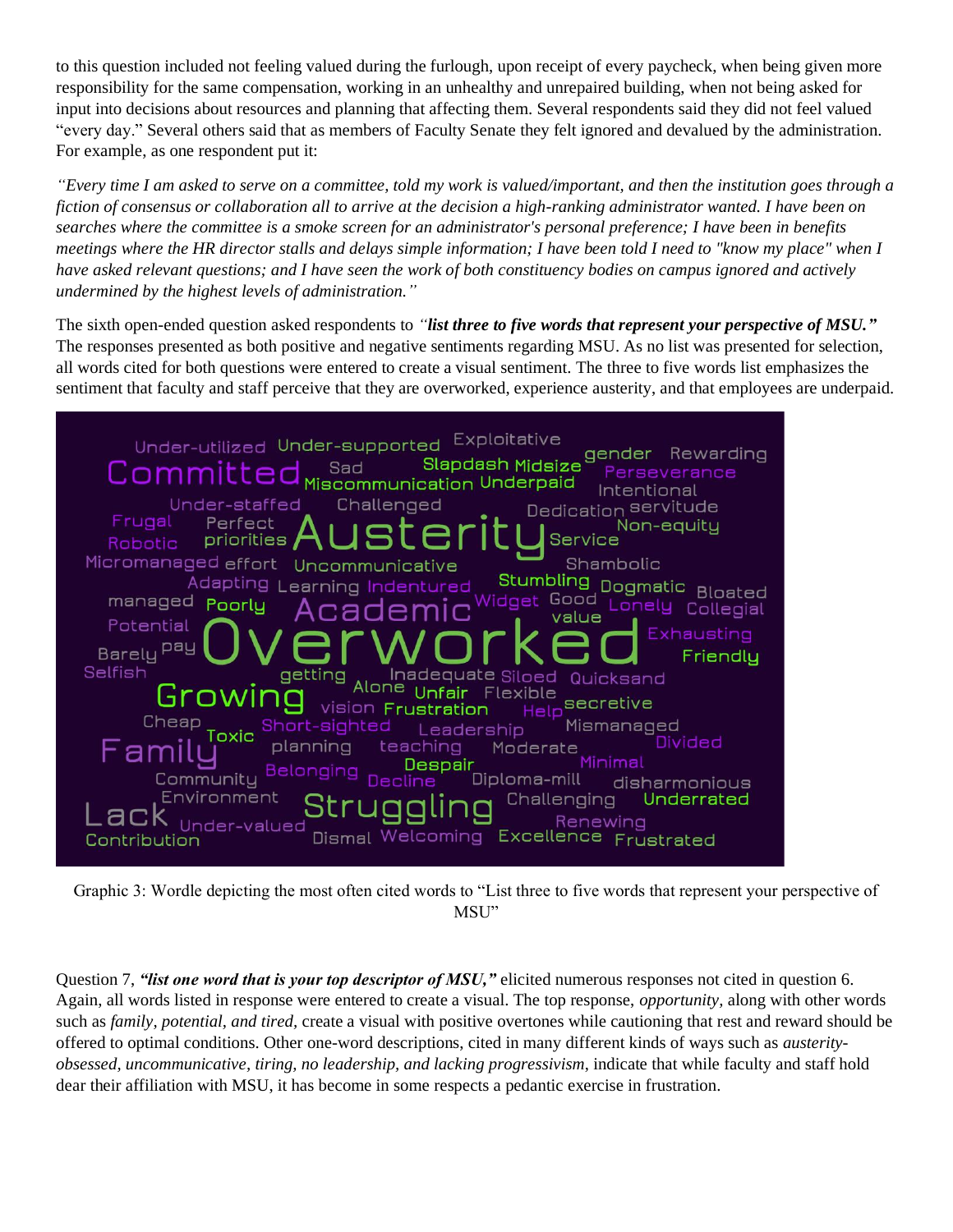

Graphic 4: Wordle depicting the most often cited words to "List one word that is your top descriptor of MSU"

## *SUMMARY and RECOMMENDATIONS*

Positive aspects of MSU climate were noted throughout this survey. Most respondents indicated that they understood their role in the mission of MSU, that they had adequate training to do their job and that they had productive interactions with their co-workers, supervisors and colleagues in other areas. Respondents overwhelmingly agreed to some extent that their work at MSU is important (96 percent) and that they liked the people with whom they worked (83 percent). In response to Chair or Associate Dean questions, most faculty respondents indicated agreement that their Chair or Associate Dean is candid (71 percent), communicates with faculty/staff in a timely manner (71 percent), listens to employees in their reporting department(s) (76 percent), listens attentively and with empathy to concerns expressed by others (69 percent), and ensures that their faculty/staff have the resources, information, authority and support needed to achieve job duties (70 percent).

Negative aspects of MSU climate were noted in several specific areas throughout this survey. It should be noted that faculty disagreed with more specific questions regarding Chair/Associate Dean communication. This pattern also suggests that there is a significant number of faculty who may have become marginalized by their immediate leadership. At least 70 percent or more of the respondents were dissatisfied (disagree or strongly disagree) that vacancies were being filled in a timely manner. Only 10 percent of all respondents agreed that vacancies in their unit were being filled in a timely manner. Moreover, 69 percent were dissatisfied regarding having adequate personnel in their work area to accomplish tasks. Most respondents (74 percent) said they worked during their paid time off, and about half of them (46 percent) indicated their disagreement that they had opportunities for advancement at MSU. Slightly less than half of all respondents (48 percent) said they felt their work at MSU was valued. Another 44 percent of respondents disagreed with that statement.

According to aggregate survey results, the greatest source of dissatisfaction was compensation, followed closely by lack of adequate faculty, and lack of shared governance. Approximately three quarters of the respondents disagreed with the statement that they were adequately paid for their work. Only 5 percent of the respondents agreed that "adequate annual raises are built into the budgeting process," while an overwhelming 90 percent disagreed with that statement (73 percent of which strongly disagreed). The open-ended response questions clearly cited lack of hiring tenure-track faculty as a